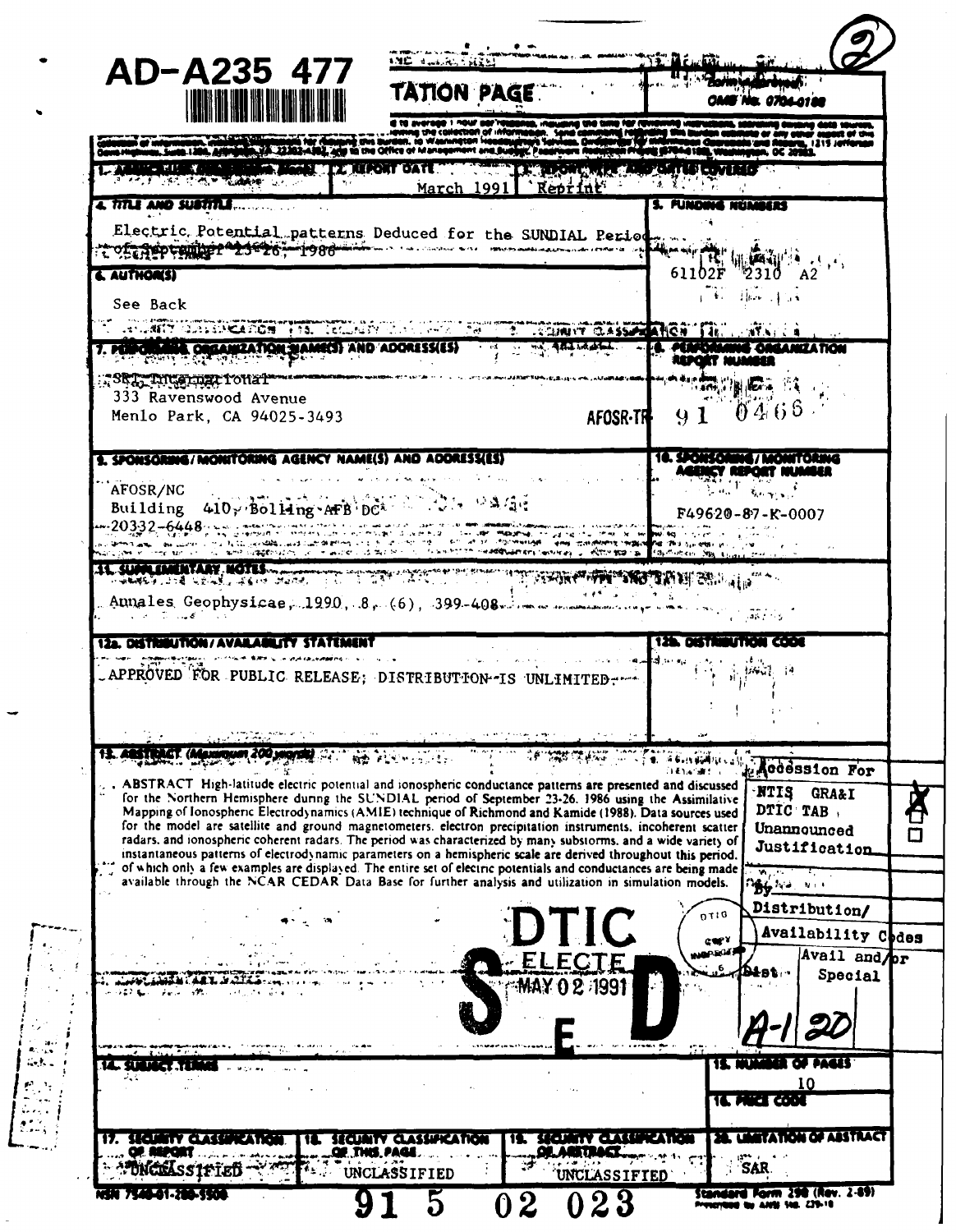|                                      |                                                                                                                                                                                                                                   | MD ALARA FREED                                                                                                                                                                                                                       |                                              | ិដី៩៤ <del>៤អ</del> ីរ៉ាយ                   |                                                        |
|--------------------------------------|-----------------------------------------------------------------------------------------------------------------------------------------------------------------------------------------------------------------------------------|--------------------------------------------------------------------------------------------------------------------------------------------------------------------------------------------------------------------------------------|----------------------------------------------|---------------------------------------------|--------------------------------------------------------|
|                                      | AD-A235 477                                                                                                                                                                                                                       | <b>TATION PAGE</b>                                                                                                                                                                                                                   |                                              |                                             |                                                        |
| Cares Hephents, Sures, 1204, Artings | a to average I now der resons, incuding the time har reviewed interventions, servered in the factories of the<br>Coleczon of information, incident hardword for newself this burden, to wanneron headquirers San commonly respons |                                                                                                                                                                                                                                      |                                              |                                             |                                                        |
|                                      | LASSECULT ON THE MANU IZ REPORT DATE TE APORT WAT ANOTHER COVERED                                                                                                                                                                 |                                                                                                                                                                                                                                      |                                              |                                             |                                                        |
|                                      | 4. TITLE AND SUSTITLE.                                                                                                                                                                                                            |                                                                                                                                                                                                                                      |                                              | <b>5. FUNDING NUMBERS</b>                   |                                                        |
|                                      | Electric Potential patterns Deduced for the SUNDIAL Period<br><del>᠁ᢩᢆ᠀ᢓᢋᢓ᠖</del> ᢩᠣ <del>ᢑ<i>ᢆᡦᢩ</i>᠓ᡫᡜᢓᢪᢀᢓ᠑᠆᠑᠔ᢃ᠆</del> ᠆ᢇٳ <del>᠀</del> ᠀ᡃᢙ᠆᠆                                                                                   |                                                                                                                                                                                                                                      |                                              |                                             |                                                        |
| <b>LAUTHORISI</b>                    |                                                                                                                                                                                                                                   |                                                                                                                                                                                                                                      |                                              | $51102$ $\frac{151}{2}$ $\frac{1003}{2310}$ |                                                        |
| See Back                             |                                                                                                                                                                                                                                   |                                                                                                                                                                                                                                      |                                              |                                             |                                                        |
|                                      | <b>BELEVIT CLEAN CANDELL IN THE REGIST OF A LEW THAT REGIST CASSES AND THE LEWIS (A)</b>                                                                                                                                          |                                                                                                                                                                                                                                      | <b>THE REPORT OF PERFORMING ORGANIZATION</b> |                                             |                                                        |
|                                      | . PERFORMING ORGANIZATION MAME(S) AND ADORESSES)                                                                                                                                                                                  |                                                                                                                                                                                                                                      |                                              | <b>REPORT NUMBER</b>                        |                                                        |
|                                      | SRT International<br>333 Ravenswood Avenue                                                                                                                                                                                        |                                                                                                                                                                                                                                      |                                              |                                             | 0.10466                                                |
|                                      | Menlo Park, CA 94025-3493                                                                                                                                                                                                         |                                                                                                                                                                                                                                      | AFOSR-TH                                     | 9 <sub>1</sub>                              |                                                        |
|                                      | 9. SPONSORING/MONITORING AGENCY NAME(S) AND ADDRESS(ES)                                                                                                                                                                           |                                                                                                                                                                                                                                      |                                              | 10. SPONSORING / MONITORING                 | AGENCY RUPORT NUMBER                                   |
|                                      | AFOSR/NC<br>Building 410, Bolling AFB DCA                                                                                                                                                                                         |                                                                                                                                                                                                                                      |                                              | <b>RETURNER THAT AND REAL PROPERTY</b>      |                                                        |
|                                      | $-20332 - 6448$ ; $-20332$                                                                                                                                                                                                        |                                                                                                                                                                                                                                      |                                              |                                             | $F49620 - 87 - K - 0007$                               |
|                                      | STEET OF THE STEET OF THE STEET OF THE STEET OF THE STEET OF THE STEET OF THE STEET OF THE STEET OF THE STEET                                                                                                                     | meter internationalistical economics (e. coloredo de la coloredo de la grandesia). Leves international regiona<br>Heraldi de la coloredo de la coloredo de la coloredo de la coloredo de la provincia de la coloredo de la color<br> |                                              |                                             |                                                        |
|                                      | AL SUPPLEMENTARY NOTES TO THE THE TEST OF THE THE THE TEST OF THE TWO TO A REPORT OF THE TEST OF THE TEST OF T                                                                                                                    |                                                                                                                                                                                                                                      |                                              |                                             |                                                        |
|                                      | Annales Geophysicae, 1990, 8, 6), 399-408 200 mars and the same of the same<br>and the state of the state of the state                                                                                                            |                                                                                                                                                                                                                                      |                                              |                                             |                                                        |
|                                      | 12a. DISTRIBUTION/AVAILABILITY STATEMENT                                                                                                                                                                                          |                                                                                                                                                                                                                                      |                                              | <b>12h. DISTRIBUTION CODE</b>               |                                                        |
|                                      | _APPROVED FOR PUBLIC RELEASE; DISTRIBUTION-IS UNLIMITED:                                                                                                                                                                          |                                                                                                                                                                                                                                      |                                              | 将需编译                                        |                                                        |
|                                      |                                                                                                                                                                                                                                   |                                                                                                                                                                                                                                      |                                              |                                             |                                                        |
|                                      |                                                                                                                                                                                                                                   |                                                                                                                                                                                                                                      |                                              |                                             |                                                        |
|                                      |                                                                                                                                                                                                                                   |                                                                                                                                                                                                                                      |                                              |                                             |                                                        |
|                                      | 13. ASSTRACT. (Maximum 200 yronda) Statistics Development                                                                                                                                                                         |                                                                                                                                                                                                                                      | A.F.                                         | 「後」 (みずみ)を取得ないこと<br>Danmart (C)             |                                                        |
|                                      | ABSTRACT High-latitude electric potential and ionospheric conductance patterns are presented and discussed<br>for the Northern Hemisphere during the SUNDIAL period of September 23-26. 1986 using the Assimilative               |                                                                                                                                                                                                                                      |                                              |                                             | NTIS<br><b>GRA&amp;I</b>                               |
|                                      | Mapping of Ionospheric Electrodynamics (AMIE) technique of Richmond and Kamide (1988). Data sources used<br>for the model are satellite and ground magnetometers, electron precipitation instruments, incoherent scatter          |                                                                                                                                                                                                                                      |                                              |                                             | DTIC TAB.<br>Unannounced                               |
|                                      | radars, and ionospheric coherent radars. The period was characterized by many substorms, and a wide variety of<br>instantaneous patterns of electrodynamic parameters on a hemispheric scale are derived throughout this period.  |                                                                                                                                                                                                                                      |                                              |                                             |                                                        |
|                                      | of which only a few examples are displayed. The entire set of electric potentials and conductances are being made<br>available through the NCAR CEDAR Data Base for further analysis and utilization in simulation models.        |                                                                                                                                                                                                                                      |                                              |                                             | ် <del>နှင့် လာသာ</del>                                |
|                                      |                                                                                                                                                                                                                                   |                                                                                                                                                                                                                                      |                                              | 0110                                        | <b>Accession For</b><br>Justification<br>Distribution/ |
|                                      |                                                                                                                                                                                                                                   |                                                                                                                                                                                                                                      |                                              | <b>GOPY</b><br><b>WARTEGE</b>               |                                                        |
|                                      |                                                                                                                                                                                                                                   |                                                                                                                                                                                                                                      |                                              |                                             | Availability Chdes<br>Avail and pr<br>l8t.<br>Special  |
|                                      | $\mathcal{F}_\text{max} = \mathcal{F}_\text{max}$<br><b>SAMPLE</b>                                                                                                                                                                |                                                                                                                                                                                                                                      | MAY 0 2-1991.                                |                                             |                                                        |
|                                      |                                                                                                                                                                                                                                   |                                                                                                                                                                                                                                      |                                              |                                             |                                                        |
|                                      | SUBJECT TERMS                                                                                                                                                                                                                     |                                                                                                                                                                                                                                      |                                              |                                             | <b>IS NUMBER OF PAGES</b>                              |
|                                      |                                                                                                                                                                                                                                   |                                                                                                                                                                                                                                      |                                              |                                             | 10<br><b>IL MIER COOL</b>                              |
|                                      |                                                                                                                                                                                                                                   |                                                                                                                                                                                                                                      | <b>SEQUATY CLASSIFICATION</b>                |                                             | TITT                                                   |
| OF. REPORT                           | 17. SEQUATY CLASSIFICATION<br>OF THIS                                                                                                                                                                                             | SECURITY CLASSIFICATION<br>** . UNCLASSIFIED                                                                                                                                                                                         | <b>GE. ARETHACE.</b><br>UNCLASSIFIED         |                                             | WE'LL ARMA<br>1999.6<br><b>SAR</b>                     |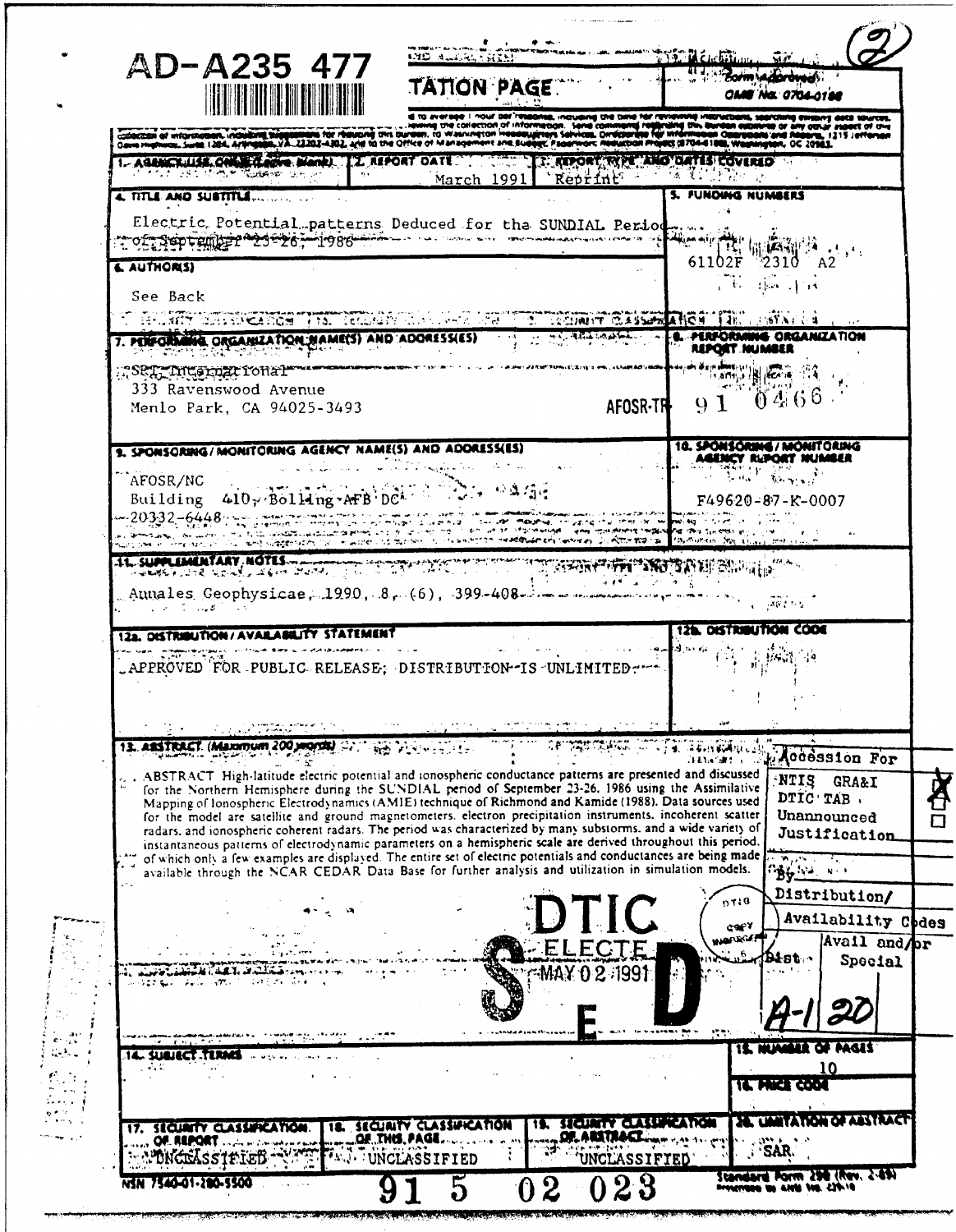

**B. A.** EMERY (1). **A.** D. RICHMOND (1). H. W. KROEHL (2). C. **D.** WELLS **(2), J.** M. RUOHONIEMI **(3),** M. LESTER **(4),** D. **J.** KNIPP **(5).** F. **J.** RICH **(6), J. C.** FOSTER *C).* **0. DE LA BEAUJARDIERE (1), C. SENIOR** (9), L. M. SHIER **(1). J.** F. McKEE (2), and **S. MAEDA (10)**

*(1) High Altitude* Observatory, National Center *.for* Atmospheric Research, P.O. Box 3000, Boulder. CO 80307, *USA*

**(2)** *National* Geophysical Data Center, NOAA, 325 Broadway, Boulder. CO *80303.* USA

*(3)* Applied Physics Laboratory, John.% Hopkins Universitiy. *Johns* Hopkins Road. Laurel, MD 20707, USA

*(4)* Department of Physics. *University* of Leicester, University Road, Leicester **LEI** 7RH, UK

**(5)** Ph.ysic.k Department, US Air Force Academy. Colorado *Springs,* CO 80840, USA

**(1')** *Geopinsic.* Laboratory, Hanscom Air Force Base, Bedford, MA 01731-5000, USA

*(' MIT* Haystack Observatory, *l4estford,* MA 01886, USA

*(0)* Stanford Re.search Institute International, 333 Ravenswood Avenue. Menlo Park, CA 94025, USA

*(') Centre* de Recherche en Physique de *I'Environnement.* 4 avenue de Neptune, 94107 Saint-Maur des Foss's, Frame

(<sup>10</sup>) Osaka College, Hirao, Mihara, Minamikawachi, Osaka 587, Japan

Received October 3. 1989 : revised January 25, 1990 : accepted January 26. 1990.

ABSTRACT. High-latitude electric potential and ionospheric conductance patterns are presented and discussed for the Northern Hemisphere dunng the SUNDIAL period of September 23-26. 1986 using the Assimilative Mapping of Ionospheric Electrod, namics (AMIE) technique of Richmond and Kamide (1988). Data sources used for the model are satellite and ground magnetometers. electron precipitation instruments, incoherent scatter radars, and ionospheric coherent radars. The period was characterized by many substorms, and a wide variety of instantaneous patterns of electrodynamic parameters on a hemispheric scale are derived throughout this period. of which only a few examples are displayed. The entire set of electric potentials and conductances are being made available through the NCAR CEDAR Data Base for further analysis and utilization in simulation models.

Annah'c. Geophtsicac, 1990. **8.** (6). 399-408.

potential is a sensitive indicator of the coupling between the solar wind, the interplanetary magnetic viously applied to three other campaign periods.<br>field (IMF) and the magnetosphere/jonosphere. It is These are : the GISMOS (Global Ionospheric Simulfield (IMF) and the magnetosphere/ionosphere. It is These are: the GISMOS (Global Ionospheric Simul-<br>also an important input to simulation models of taneous Measurements Of Substorms) period of also an important input to simulation models of ionospheric and thermospheric dynamics (e.g. Crow-<br>
January 18-19, 1984 (Richmond et al., 1988, 1990; icy et *al.,* 1989a, *b;* Rasmussen *et al.,* 1986). We have Knipp, 1989). the ETS (Equinox Transition Study) inferred the patterns of convection and ionospheric period of September **19,** 1984 (Knipp *et al.,* 1989; conductance every 10 min during the joint SUN-<br>
DIAL/GISMOS period of September 23-26, 1986 (Knipp. 1989). These studies showed that realistic DIAL/GISMOS period of September 23-26, 1986 using measurements from ground and satellite-based electric potential patterns could be derived. In regions magnetometers coherent and incoherent scatter where the inferred electric fields depend primarily on magnetometers, coherent and incoherent scatter where the inferred electric fields depend primarily on radars and satellite electron electrostatic analyzers in ground magnetometer data, the largest uncertainties radars, and satellite electron electrostatic analyzers in the Assimilative Mapping of Ionospheric Elec-<br> **Example 18 Follow 10** tradynamics (AMIE) procedure of Richmond and tance. These uncertainties can be reduced by the trodynamics **(AMIE)** procedure of Richmond and lance. These uncertainties can be reduced by the Kamide (1988). This method yields the distribution of inclusion of spacecraft electron precipitation the electrostatic potential over the northern polar intensity (Knipp *et al.*, 1989; Knipp, 1989). the electrostatic potential over the northern polar region. The computed potentials are derived self- The purpose of the present paper is to describe consistently from different measurements of diverse concisely the types of data utilized to obtain the

I. INTRODUCTION electrodynamic parameters and provide the best estimates of the large-scale instantaneous patterns.

The high-latitude distribution of ionospheric electric The AMIE technique is described in detail in potential is a sensitive indicator of the counling Richmond and Kamide (1988), and has been pre-

023

Λ2

Approved **for** public release distribution unlimited.

**Annale, Geophicac. 0992.7699. 90,06. 399 10 S 3 NO9 IQ FGS-G hier-Villars**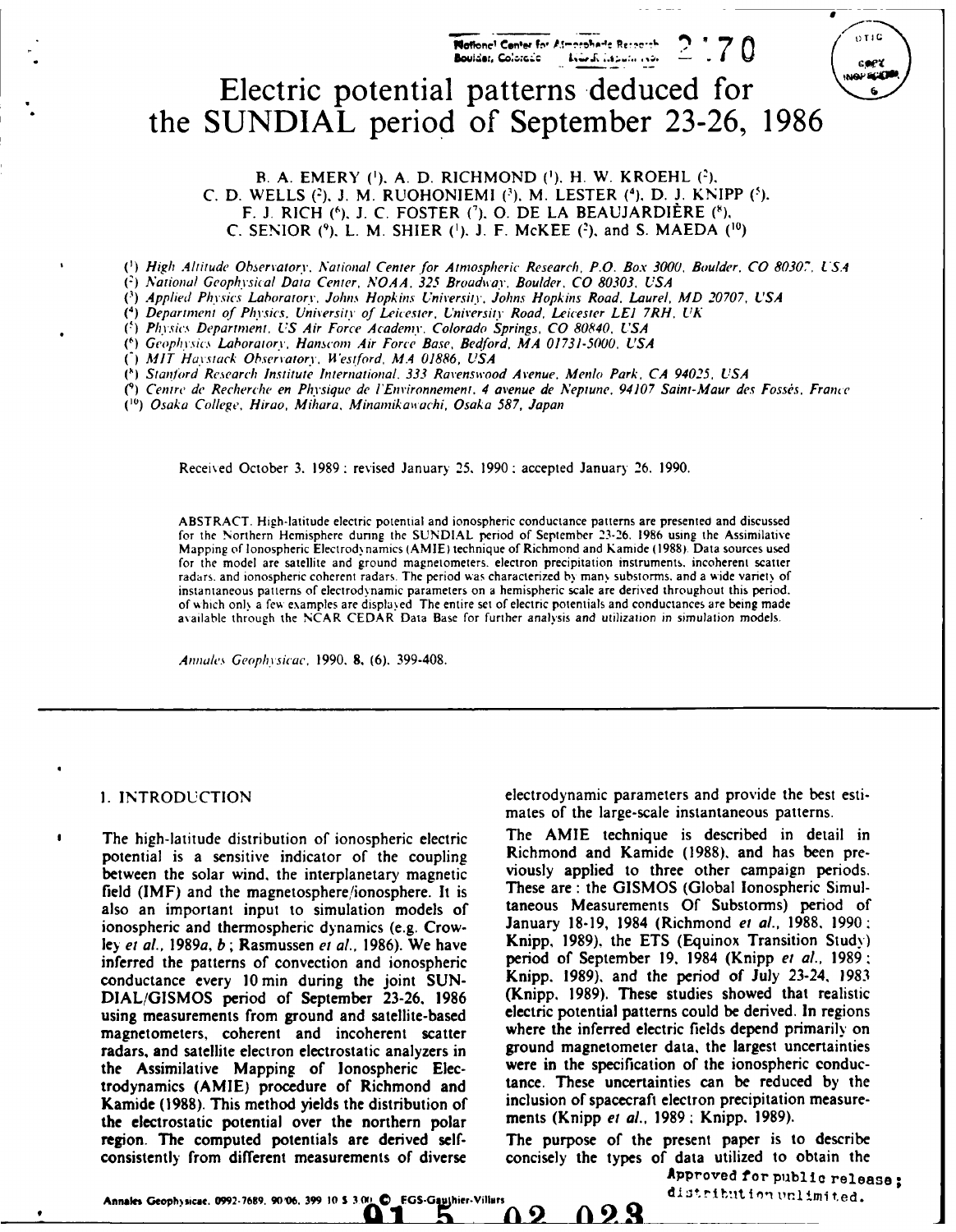convection patterns for this SUNDIAL period of **September 23-26**, 1986 study, to present a few examples of patterns displaying noteworthy characteristics, and to summarize the general behaviour of high-latitude electrodynamic activity for the days of September 23-26, 1986. Because of potential interest in further utilization and analysis of the time-varying convection patterns, we are making them available now in digital form to the scientific community, even though our own analysis of \_ them has only begun.

# 2. GEOPHYSICAL **CONDITIONS** .

The SUNDIAL period of September 22-26, 1986 is representative of solar minimum conditions. The daily 10.7 cm solar flux varied between 68.3 and 69.4 during this period. The  $K_p$  was low (2 + or less) on September 22, and then varied between 6 and 2 on September 23-26, with the lowest values during the - <sup>12</sup>\* **12 9 12 6 12** first part of September 25 and the latter part of September 26. This variety of conditions is reinforced Figure 2 in Figure 1a, which shows hourly averages of the The AL and AU calculated every 10 min from the 19 ground<br>interplanetary magnetic field north-south component magnetometer stations between 55 and 76° for the AMIE study for interplanetary magnetic field north-south component magnetometer stations between 55 and 76 and 76 and 76 and 76<br>(IME *P*) for this period. I ower values of *K* are September 23-26, 1986. (IMF  $B_2$ ) for this period. Lower values of  $K_p$  are generally associated with positive IMF *B:.* The quiet day of September 22. 1986 was used as the baseline from which to measure the ground magnetic variations 19 ground magnetometer stations used in the study on September 23-26. 1986. Figure *lb* shows hourly which were located between 55 and 76 degrees magaverages of the IMF *B,.* September 23-26. 1986, was netic north. The resulting *AL* and *AU* indices comgenerall) a period of IMF *B,* negative (and *B,* puted every 10 min are shown in Figure 2. The positive). The *AE* index was computed using extreme **AL** index in particular is very active in this period, variations in the magnetic north component from the indicating the presence of many substorms. variations in the magnetic north component from the







**Figure 1** 

*Hourly* **IMF (a) B: and** *(b* **B,** *ralues 4* **on September 22-26. 1986 and** the times of data coverage for the various *data* sources used in **the AMIE run** for September **23-26. 1986. r go" <sup>0</sup>**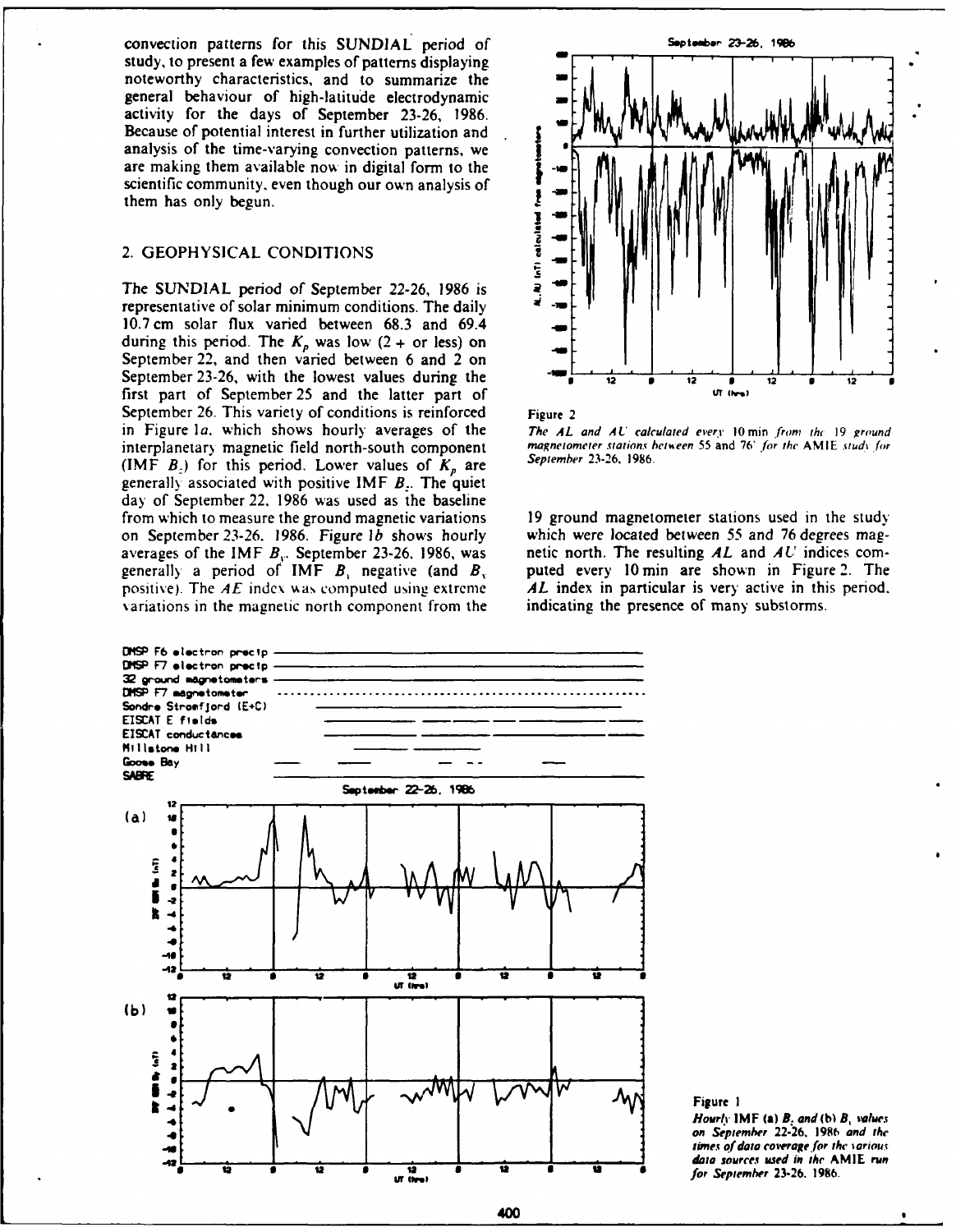auroral conductances and electric potential, and mod-<br>ifies these in accordance with the actual measurements sensitivity of the results to the choice of statistical **These in accordance with the actual measurements** sensitivity for the time of interest. The statistical models not only in models. for the time of interest. The statistical models not only provide a hemispheric distribution, but also provide a reasonable reference in regions where no observations are available. 4. **DATA INPUTS**

For the present study, we use the statistical auroral conductance model of Fuller-Rowell and Evans (1987). which is parameterized **b)** the 10-lexel hemis- electric potential pattern determination included both pheric power index defined in Foster et al. (1986b). ground and satellite observations. There were 32 This index is normally derived from electron precipi-<br>ground magnetometer stations, which are listed in tation measurements on board the NOAA series of Table 1. The other sources are listed in Table 2 and satellites, but instrumental problems made these data include three incoherent scatter radars, two ionounusable for most of our SUNDIAL period (Evans. spheric coherent radars, one satellite magnetometer private communication). Consequently, we estimated and particle precipitation instruments on two satelthe appropriate power level from an empirical re- lites. The time coverage of these data sources are lationship with hourly values of the hemispheric shown in Figure 1 above the plot of  $B$ . Data that

$$
P(GW) = 4.28 + 0.0624 \cdot AE
$$
 (nT).

The correlation coefficient for this relationship is 0.71. We used this formula with instantaneous *AE* values where we subtracted 25 nT to account for the larger number of stations used in our index Table **I**<br>compared to the regular index (Kroebl 1989) This Ground Magnetometer Stations compared to the regular index (Kroehl. 1989). This relationship is analogous to the relation of power to

Observations are used to modify the statistical auroral used as the quiet day from which differences were found for the<br>conductance, natterns, which are combined with an disturbed days. conductance patterns, which are combined with *an* disturbed days. empirical model of conductance produced by solar **EMPITICAL INCOLUTE: CONDUCTANCE PRODUCTS** FOR EXTERN (\*) = provided conductance with formulas modified from Ahn *et al.* ultraviolet radiation to yield the total conductance. (1983). This model of solar ultraviolet produced conductances is a new one that includes the  $10.7 \text{ cm}$  solar flux variations as well as season, time of day, and magnetic latitude. This model is based on Chatanika radar observations of electron densities (Kroehl et al., **manuscript in preparation). Since the September 1986** period of interest was near the minimum of the solar cycle, it is important to have the conductance model reflect solar minimum conditions, especially in the polar cap. **OYetlowknife, Canada 69.6 294.4**

Most previous studies using the AMIE technique **utilized** the statistical electric potential model of Foster et al. (1986b), which is also based on the 10level hemispheric power index, and was derived from seven years of Millstone Hill radar measurements. In a later study, Foster (1987) combined Søndre Strømfjord and Millstone Hill radar ion drifts to produce global electric potential patterns as a function of IMF  $\mathbf{B}_1$  and  $\mathbf{B}_2$ . For the present study, the initial  $B$  **clectric** potential patterns in AMIE use the four statistical patterns of Foster (1987) if both IMF component magnitudes interpolated from hourly values are greater than  $0.5$  nT. For smaller magni $t$ udes, the statistical patterns based on the hemispheric power level (Foster et al., 1986b) provide the initial electric potential. The parameterization of the statistical electric potential by  $IMF$  *B*, and *B*<sub>z</sub> is new to the Irkutsk, USSR (D) 46.6 176.4<br> **a Bay** Saint Louis, USA 41.8 338.5 **AMIE** procedure, and was chosen because the polar **cap region is not well specified by data during** this

**3.** STATISTICAL **INPUTS** period. When the polar cap is in darkness. and the conductivities are small, the ground magnetometers The AMIE technique starts from statistical models of cannot easily sense the effects of the electric fields

The data sources that were incorporated into the power and the *AE* index, where covered an extended latitude range were averaged over about 2.5\* of magnetic latitude in order to be compatible with the spatial resolution employed here in the AMIE procedure.

*K,* published by Maeda et al. (1989). These stations were used in the **AMIE** procedure in the **SUNDIAL** campaign period of September 23-26. **19S6.** September 22. **19N6 k** as

| <b>Station</b>               | Mag Lat | Mag Lon |
|------------------------------|---------|---------|
| Resolute Bay, Canada         | 84.1    | 304.3   |
| Mould Bay, Canada            | 80.6    | 263.5   |
| Cambridge Bay, Canada        | 77.8    | 299.7   |
| New Aalesund, Norway (D)     | 75.9    | 114.7   |
| Baker Lake, Canada           | 75.2    | 320.0   |
| *Cape Chelyuskin, USSR (D)   | 71.6    | 174.2   |
| *Fort Churchill, Canada      | 70.3    | 326.0   |
| *Barrow, USA                 | 69.7    | 24S.1   |
| *Yellowknife, Canada         | 69.6    | 294.4   |
| *Narssarssuag, Greenland     | 68.9    | 44.0    |
| *Dixon Island, USSR (D)      | 68.3    | 154.7   |
| *Poste-de-la-Baleine. Canada | 68.0    | 353.8   |
| *Leirvogur, Iceland (D)      | 66.8    | 69.6    |
| *Tixie Bay, USSR (D)         | 65.8    | 195.5   |
| *College, USA                | 64.8    | 259.6   |
| *Meanook, Canada             | 62.6    | 300.9   |
| *Cape Wellen, USSR (D)       | 62.5    | 242.6   |
| *Glenlea, Canada             | 60.4    | 326.8   |
| Sitka, USA                   | 59.8    | 277.8   |
| Ottawa, Canada               | 58.5    | 356.2   |
| Saint Johns, Canada          | 57.6    | 29.1    |
| Point Tunguska, USSR (D)     | 56.5    | 162.5   |
| Victoria, Canada             | 54.1    | 292.4   |
| Magadan, USSR (D)            | 53.9    | 217.4   |
| Borok. USSR (D)              | 53.6    | 114.2   |
| Sverdlovsk, USSR (D)         | 52.7    | 132.5   |
| Fredericksburg, USA          | 50.2    | 355.6   |
| Valentia, Ireland (D)        | 50.1    | 71.8    |
| Boulder, USA                 | 49.5    | 315.7   |
| Irkutsk, USSR (D)            | 46.6    | 176.4   |
| Bay Saint Louis, USA         | 41.8    | 338.5   |
| Memambetsu, Japan            | 37.1    | 213.7   |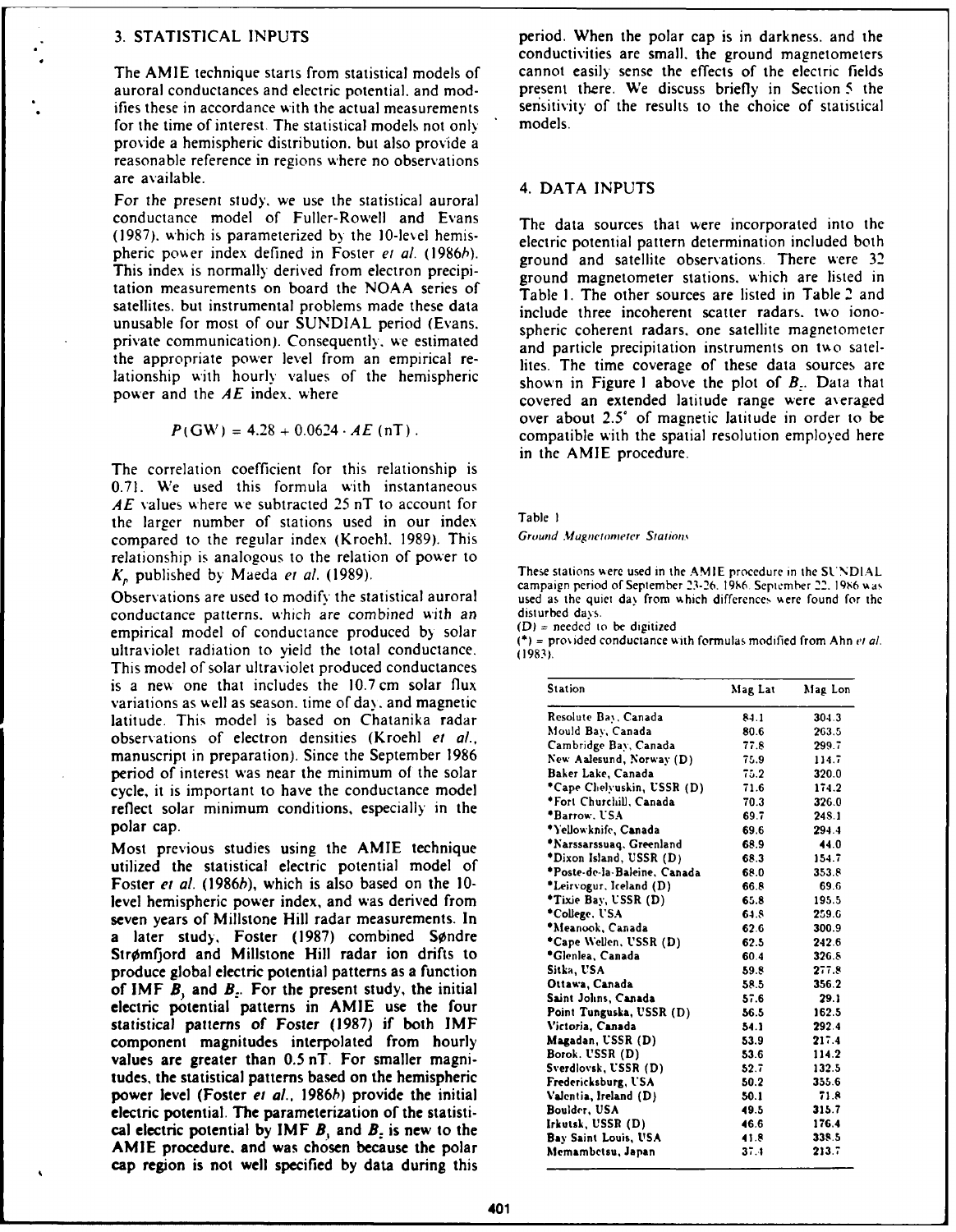These instruments were used in the AMIE procedure in the **SUNDIAL** campaign period of September'23-26. 1986.

| Instrument                   | Range in Magnetic Coordinates    |
|------------------------------|----------------------------------|
| Søndre Strømfjord, Greenland | 68 to 80 N, 42.7 E               |
| <b>EISCAT</b>                | 62 to 72 N, 104.7 E              |
| Millstone Hill, USA          | 50 to 70 N, -15 to 30 E          |
| Goose Bay, Canada            | 65 to 77 N, 22.0 E               |
| <b>SABRE</b>                 | 62 to 65 N, 91.3 E               |
| DMSP F7 magnetometer         | 50 to 90 N, near 10:30-22:30 MLT |
| DMSP F6 electron detector    | 50 to 90 N, near 6:00-18:00 MLT  |
| DMSP F7 electron detector    | 50 to 90 N, near 10:30-22:30 MLT |

perturbation at the ground are utilized in this study, for data 5 **min** away. including the vertical component. Knipp (1989) has The Goose Bay HF coherent scatter radar (Greenwald detailed how these perturbations are utilized within et al., **1985)** provides F region irregularity drifts. the **AMIE** procedure. The magnetic perturbations are **which are similar to the** *F* **region ion dnfts** used primarily to determine the ionospheric clectric field and current patterns, but also used to modify the **does not indicate small ion velocities**, but only the **auroral conductance model, as described** *by* absence of strong irregularities. There were several **Richmond and Kamide (1988)** and **Richmond** *el a .* data dropouts in the time period as shown in Figure **1. (1988)** based **on a modified form ofempirical relations** The data were averaged every **10 min** over 2' bins in **presented** by **Ahn** *et a!.* **(1983). The instantaneous** magnetic latitude and over the entire longitude viewvalues of the magnetometer data were used in the study without averaging since the variations were scanning region covered between 65 and 77<sup>°</sup> magnetic

**All** of the incoherent scatter radars which operate in included in the **AMIE** procedure. the high-latitude Northern Hemisphere were operating in the **SUNDIAL 1986** period. Figure **1** shows that **4.d)** DMSP **F7** magnetometer Sondre Stremjord and **EISCAT** started at **1100** and **1300 UT,** respectively, on September **23, 1986,** after The DMSP **F7** satellite contained a magnetometer the second excursion of  $B<sub>z</sub>$  to large positive values. that was flown in approximately the pre-noon, pre-The two radars continued to operate until **1810** and midnight region over the pole (Rich and Gussenho-**2350 UT,** respectively, on September **26, 1986.** The yen, **1987).** As described **by** Knipp **(1989).** the gra-Millstone Hill radar operated from 2040 **UT** on the dient of the horizontal magnetic perturbations along

The Sendre Stromfjord radar scanned in geomagnetic intervals (about **30U** km in distance) and used to latitude every **18 min** and provided ion velocities determine the large-scale field-aligned current strucperpendicular to the field which were averaged in bins ture. The gradient rather than the magnetic perturof 2.4" of apex latitude. The **EISCAT** radar was bation itself was used in order to minimize the operated in the **CP-3-E** mode whicl. had a scan cycle influence of residual undetermined crustal geomagnetof **30 min.** The bisector measurements were converted ic fields as well as the effects of large-scale ionospheric to perpendicular and parallel components and aver- currents, both of which have relatively small gradients aged in **2.3"** latitude bins. Millstone Hill operated with at satellite altitudes in comparison with the effects of alternate low-elevation azimuth scans from the east to local field-aligned currents. Any data within 20 **min** of the north-west, and magnetic-meridian elevation scans over a period of 24 **min.** The former were used procedure, but with larger errors assigned to the to obtain binned line-of-sight velocities approximately temporally more distant data. perpendicular to the geomagnetic field. For all of the radars, all data within the period of one complete scan **4.0) DMSP F6 and F7 precipitating electron data** centered around the time of calculation were accepted **by** the **AMIE** procedure, though the errors assigned Rich *et* al. **(1987)** describe how auroral conductance to the data were increased for the data that were not enhancements can **be** derived from the DMSP electroclose to the time of calculation. The Søndre static analyzers using the formulas of Robinson et al.

Table 2 overhead ionospheric conductance measurements Radars and Satellites that were used to help determine the auroral conduc-<br>tance distributions.

# 4.c) **Ionospheric coherent radars**

**The** SABRE (Sweden and Britain Radar Experiment) VHF coherent scatter radar provided  $E$  region electron drift estimates (Nielsen et al., 1983). The data were separated into two latitude regions between 62 **Goose Bay, Canada 65** to **77** *N,* **22.0 E** and **65** magnetic latitude and averaged over 5 **min** intervals over the entire longitude viewing area before **being converted to electric field values. Since the velocity measurements saturate at the phase velocity** of the  $E$ -region irregularities, these electric fields may be lower limits on the actual values. The data were available on a continuous basis, with small signal **4.a)** Ground magnetometers **return indicating small electric fields**, typically less All three components of the measured magnetic than 10 to 15 mV/m. Data within  $\pm$  5 min of the calculation time were included, with larger error bars

fied pttens.butals ad crret usd t moifythe **(Ruohoniemi** *et al.,* **1987). A lack of return signal** relatively smooth in time.<br>latitude for this period, but more commonly only provided one or two positions in magnetic latitude. **4.b) Incoherent** scatter radars **All** data within 15 **min** of the calculation time were used. This is the first time these data have been

23rd to 0530 UT on the 25th. the satellite track was derived and averaged over 40 s

Stromfjord and **EISCAT** radars also provided near- **(1987).** We use 40 s averages obtained from the **F6**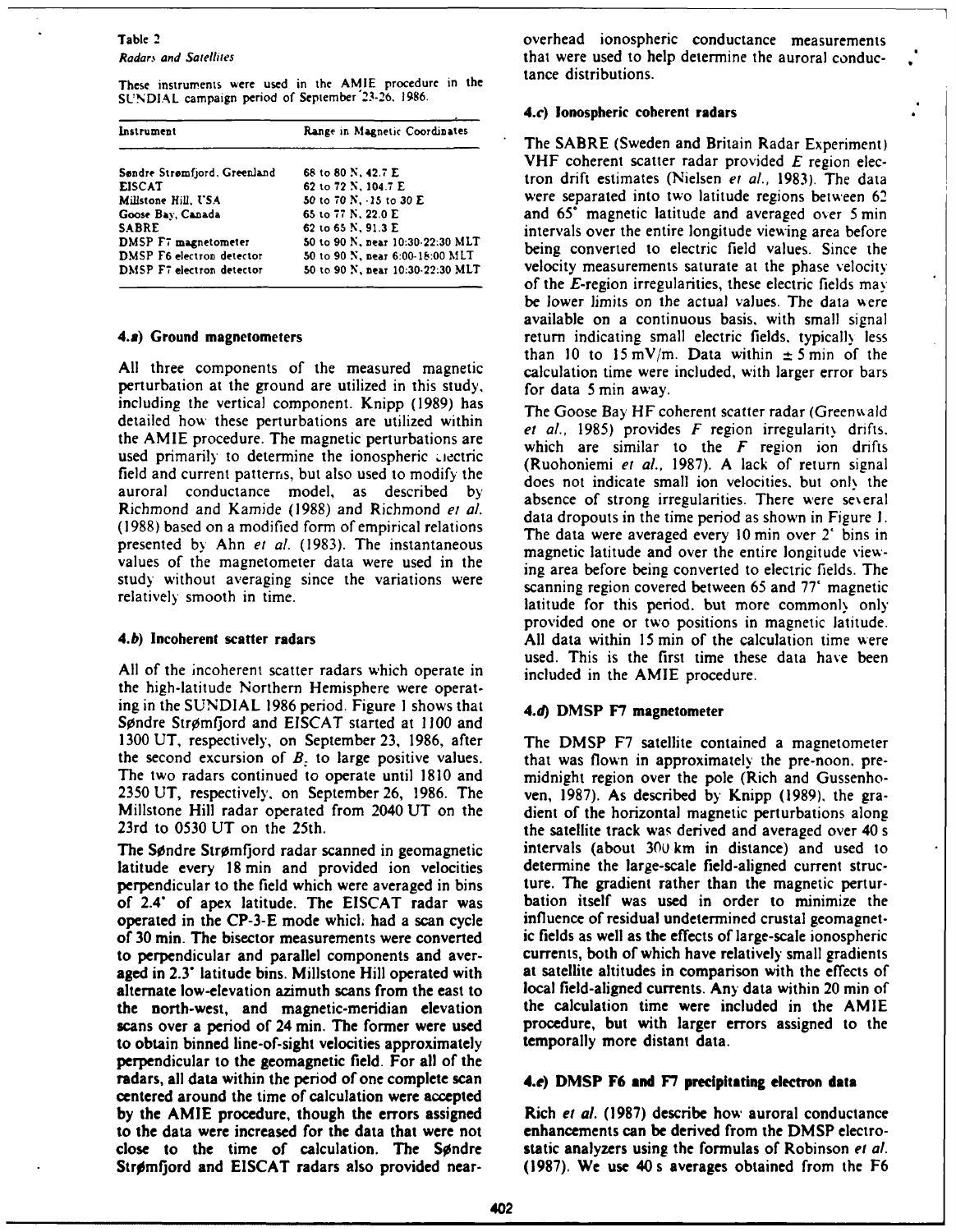and F7 satellites, which are in sun-synchronous orbits 5. RESULTS with approximate equatorial crossings at dawn and dusk **(F6)** and at **10: 30** LT and 22: **30** LT **(F7).** We included Southern Hemisphere data mapped to North- **Figure** *3a* **is** a plot of **the** polar **cap potential** difference ern geomagnetic conjugate locations on the supposition is replember  $23-26$ . 1986 derived from the AMIE<br>technique and the  $vB \sin^3(\Theta/2)$  formula of Reiff and tion that conjugacy of precipitation is valid on the technique and the *rB* sin *(o/2)* formula of Reiff and  $L_{\text{B}}$  and  $L_{\text{B}}$  and  $L_{\text{B}}$  and  $L_{\text{B}}$  and  $L_{\text{B}}$  and  $L_{\text{B}}$  and  $L_{\text{B}}$  and  $L_{\text{B}}$  and 300 km spatial scale we employ (see Mizera *et al..* Luhmann (1986) using hourly averages of IMF and 1987). However, the Southern Hemisphere measure-<br>ments are osciened a 50  $\%$  larger error to occupy for  $km/s$ , B is the GSM IMF, maximized at 9 nT, and ments are assigned a 50  $\%$  larger error to account for  $\theta = \arccos (B_r/B)$ . The potential from the IMF for-<br>imperfect conjugacy.



**AMIE stud"** of September **23-26, 1986.** Also **plottedare the potential 1345** UT. **The** 1 **mi** *B.* **values have been negative for** drops derived using the  $vB \sin^3 (\Theta/2)$  formula involving the IMF 1345 UT. The strived using the  $vB \sin^3 (\Theta/2)$  formula involving the IMF 1345 UT. The solar wind speed  $v$  (Reiff and Luhmann, 1986). JUSt OVET 1 h **(b)** *The accompaning* **Joule heating derived from the Pedersen conductance and the electric feld, corrected** for **expected** additional **In** Figure 5a, the negative cell in the afternoon is fairly

 $\overline{\phantom{a}}$  , and the set of the set of the set of the set of the set of the set of the set of the set of the set of the set of the set of the set of the set of the set of the set of the set of the set of the set of the s

mula is composed of 57 **%** of the potential from the present hour, 29 % of the potential from the past hour. and 14 % of the potential from the hour before Soptember 23-26, 1986 **b. ditions** (Reiff, private communication). The correspondence between the AMIE potentials and the IMF potentials is quite good for this campaign. with the **us be** a larger disagreements occurring after IMF data gaps. The polar cap potential drop is anti-correlated with the IMF *B:,* and shows rapid fluctuations between 20 and 110 kV, with a maximum potential drop of **:** 127.9kV occurring at 2330 **UT** on September 25. 1986. Figure  $3b$  is the corresponding plot of the Joule heating derived from the Pedersen conductance and the electric field. Included in the total Joule heating is the correction to the electric field magnitude associated with uncertainties in the electric field, as explained by Richmond *et al.* (1990). A maximum value of 443.8GW is found at 1340 UT on September **25.** 1986, which can be compared to a derived hemispheric power input of 61.0 GW.

**z.** ,'Figures *4a* through *4d* show **the** electric potential and the electric and magnetic data on September 24 at  $\frac{1}{12}$  **12 12 12 12 12 2 0030 UT** and 0100 UT when numerous radar electric field data defined the night side potential values. All  $Stringmford, A = SABRE, and E = EISCAT)$ . and **NUE 1 help produce a distinct change in the character of the** potential pattern near midnight between 0030 and - 0100 **UT.** Such coverage can be useful for local studies of substorms or other phenomena.

There are indications that the convection pattern undergoes major global changes at times, in addition to the regional changes shown in Figure 4. Figure  $5$ shows an event where the two-cell convection appears to be distorted **by** a general clockwise rotation and a strong intensification of the positive potential cell at 1400 **UT** on September 25, 1986. Figures 2 and 3 sho% - this to be just after a time when the *AL* index, the polar cap potential drop, and the Joule heating have among the most extreme values for the entire period. In particular, the *AL* index has been less than **- 100** nT for three hours, and is now **- 860** nT. This value comes from a station in the midnight sector. **0 12 9 12 0** 1 **0 12** \* indicating the presence of strong westward currents associated with the substorm expansion current system (Kroehl and Kamide, **1985).** The **1 min** IMF *B,* values **Figure 3 are generally negative around this time, with only 2 are generally negative around this time, with only 2 (a) The polar cap potential drop calculated every 10 min from the** brief excursions to positive values around **1320** and

magnitudes. **Neutral** winds **are assumed to be zero.** well defined **by** the radar measurements for this case,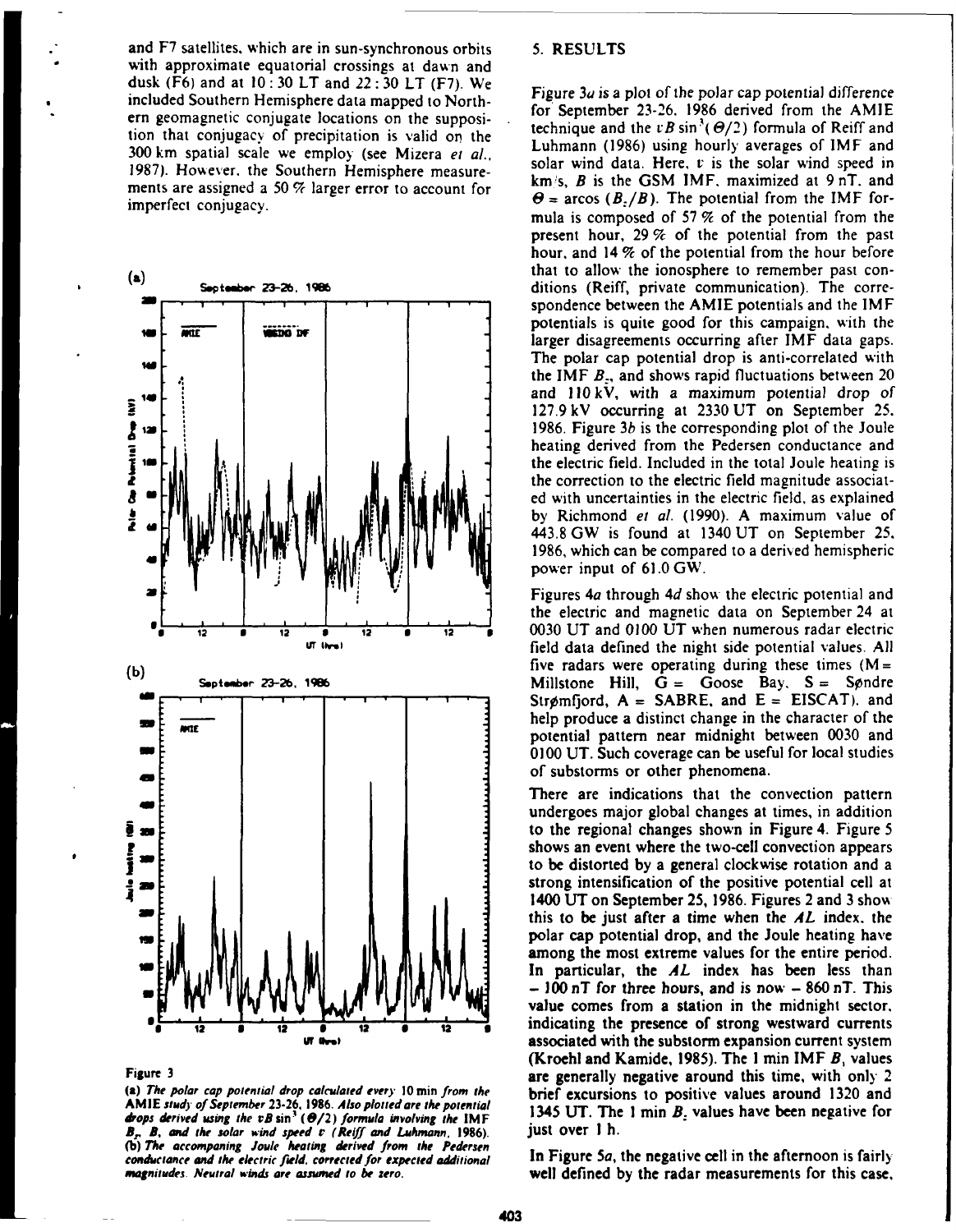

### Figure 4

(a) Electric potential derived for 0030 UT on September 24, 1986, with superposed electric field observations, which have been rotated 90' counterclockwise to show the direction of plasma flow. Contours are spaced at 10kV, and are dashed in regions where the AMIE procedure infers an uncertainty in the large scale electric field greater than 50 %, not including the effects of uncertainties in the conductance. The letters M. G. S. A. and E indicate the observations obtained by the Millstone Hill, Goose Bay, Sondre Stromfjord, SABRE and EISCAT radars. respectively. The Millstone Hill vectors are dashed to indicate that only the line-of-sight velocity component was used as input data, with the transverse component being derived from the AMIE fit. Vectors in the long-short dash pattern have large error bars compared to other vectors. At the upper left are given the total potential drop  $\Delta\Phi$ , the initial hemispheric power level 1, and the IMF B, and B, values in nanotesly interpolated from hourly values. (b) The ground magnetic perturbations used to help determine the electric potential shown in (a). Magnetic stations located below 50° are not plotted, but are included in the calculations. The horizontal perturbations are rotated 90° clockwise to indicate the direction of overhead equivalent current, while the vertical perturbations are shown by stars (downward) or hexagons (upward). (c) As in (a), but for 0100 UT. (d) As in (b), but for 0100 UT, and with the addition of DMSP F7 magnetic perturbation gradients along the satellite track, which passes from the top toward the bottom. Perturbations lying on the dawn side of the track are associated with upward field-aligned currents while perturbations towards the dusk side are associated with downward field-aligned currents. A scale of 1 pT, m is given at the lower left for these perturbations.

whereas the positive cell is determined primarily by the ground and satellite magnetometer data. Since the inference of electric fields from the magnetometer data is sensitive to the conductance model, which has its own uncertainties, the characteristics of the positive potential cell in Figure 5a are less reliable than those of the negative cell. Fortunately, the coverage of conductance data for this particular time was relatively extensive owing to the DMSP F6 and F7 overflights. Figure 5d shows the auroral Hall conductances inferred from these satellite data, along with total (auroral and solar ultraviolet) conductances measured at Sønd-

re Strømfjord and inferred from ground magnetometers, superposed on the fitted distribution of Hall conductances determined by AMIE. For comparison the unmodified statistical conductance model for this time is shown in Figure 5 $c$ . As is typically found, the observations tend to make the region of enhanced auroral conductances in Figure 5d narrower, with greater peak values, than given by the statistical model in Figure 5c. However, the hemispheric power deduced from the fitted conductance and associated auroral energy flux patterns is somewhat reduced. leading to a lower power level.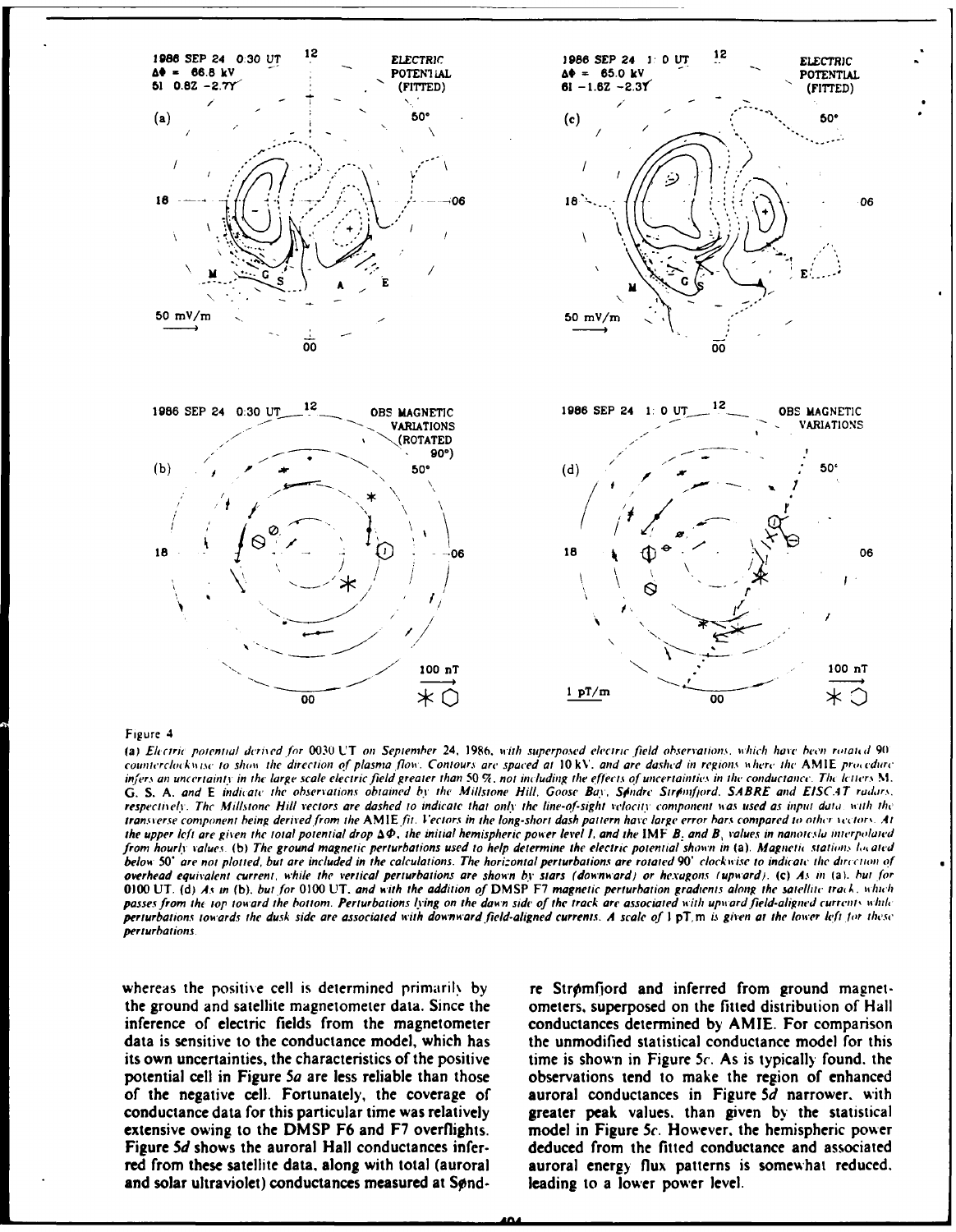

### Figure 5

(a) As in Figure 4a, but for 1400 UT on September 25, 1986. (b) As in Figure 4d, but for 1400 UT on September 25, 1986. Note the change in scale of the ground magnetic perturbations. (c) Statistical model of Hall conductance obtained by combining the auroral model of Fuller-Rowell and Evans (1987) for a hemispheric power index of 9 with a solar ultraviolet conductance model appropriate to 1400 UT on September 25, 1986. Contour intervals are 3 Siemens (d) Hall modified conductance, with superposed data, for 1400 UT on September 25, 1986. Contour intervals are 3 Siemens. The observations are indicated by a vector extending towards the west of the observing location, with a scale shown at the lower right of the figure. Thirteen ground magnetometer stations contribute total (auroral combined with solar ultraviolet) conductance measurements in the auroral zone. The letters «S » and «E » show the locations of the Spndre Strpmfjord and EISCAT measurements of the total conductance. DMSP F7 auroral conductances inferred from Northern Hemisphere electron precipitation measurements are shown by solid vectors where a « o » indicates a satellite time before the calculation and a « + » indicates a satellite time afterwards. DMSP F6 auroral conductances inferred from Southern Hemisphere data under the assumptions of conjugacy are shown by dashed vectors. The estimated hemispheric power index at this time was 8, reduced from the initial level of 9 by the measurements.

Figures 5e and 5f are plots of the total horizontal and field-aligned currents for this time. The eastward auroral electrojet in the afternoon is associated with the negative electrostatic potential cell. The westward electrojet in the morning and premidnight sectors is associated with the positive cell which is strongly distorted from a symmetric convection-driven distribution on the nightside by auroral substorm processes (Kroehl and Kamide, 1985). The field-aligned currents in Figure 5f display well-defined Region I and Region II current systems (lijima and Potemra, 1978), where **Region I** is the downward current near 0600 LT and the upward current near 1800 LT. The gradient in the magnetic perturbation field measured by the DMSP F7 magnetometer is superposed on the field-aligned current distribution. Since the satellite was traveling from the dayside to the nightside, the along-track magnetic perturbation gradients tend to be associated with downward field-aligned currents when the plotted vector is directed toward the dusk side of the track. and upward currents when the vector is toward the dawn side. Upward currents are usually associated with the more intense areas of particle precipitation. The extension of the westward electrojet and the associated downward field-aligned currents past the dusk meridian is also found in the study of Kamide et al. (1982), and appears to be related to a later phase in substorm processes. The distorted morning cell and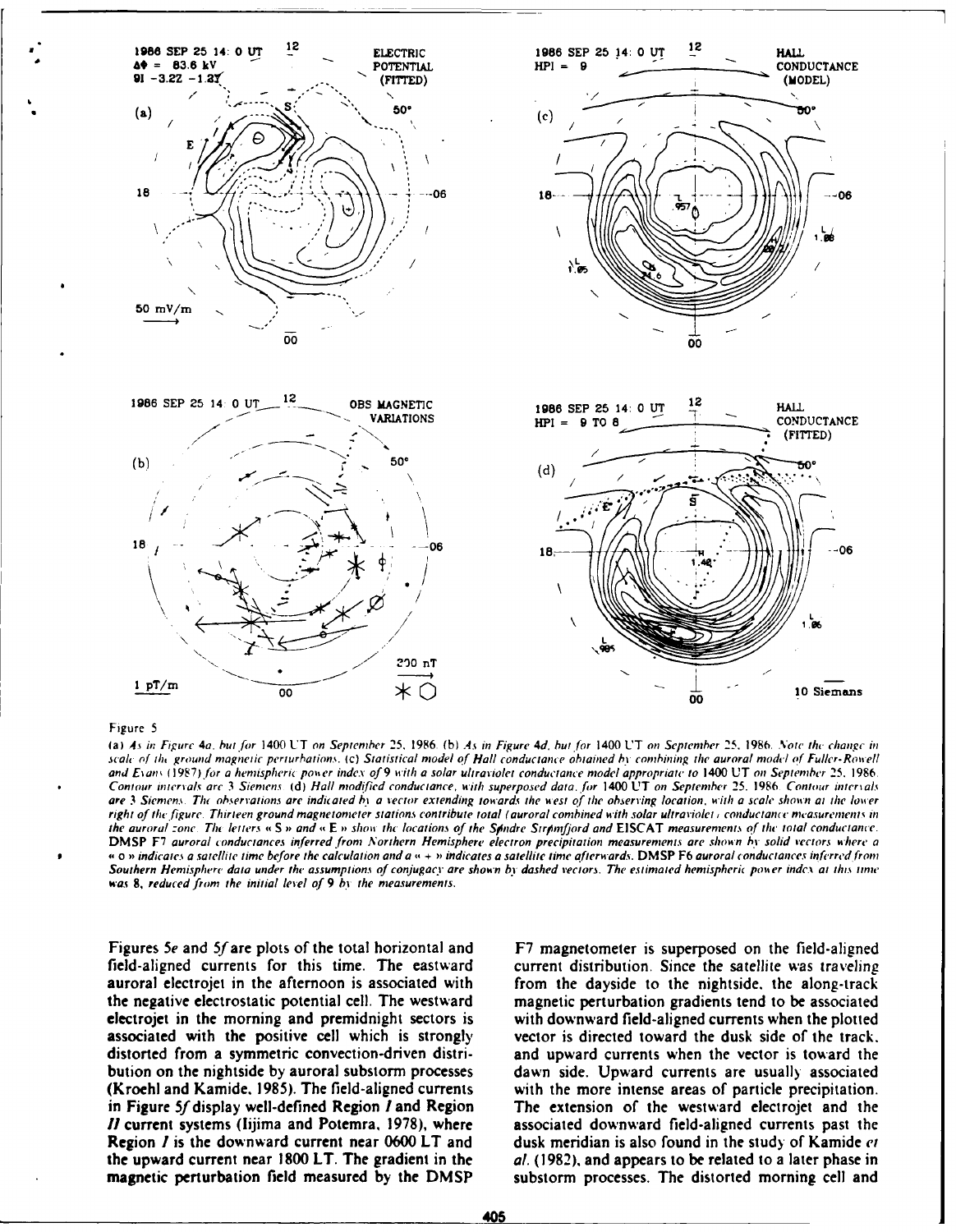

(e) Height-integrated horizontal ionospheric current for 1400 UT on September **25. 1986.** where *a* vector of length equal to *10\** in latitude The period September 23-26, 1986 contained considercorresponds to 2 A m. (f) Field-aligned current density derived for 1400 UT on September 25, 1986. Solid contours represented down-<br>1400 UT on September 25, 1986. Solid contours represented down-<br>ward current. The contour interval is 0.5 uA m<sup>2</sup> starting at substorms, the dawn convection c ward current. The contour interval is  $0.5 \mu A/m^2$  starting at substorms, the dawn convection cell often expanded  $\pm 0.25 \mu A/m^2$ . The DMSP F7 magnetometer perturbations, as into the pre-midnight region in conjunction with

the midnight sector recurs several times in the four day period, usually near or just following peaks in the The electric potentials and conductances should be *AL* (or *AE*) index. **useful for further modeling studies, and are being** 

tended to have features commonly associated with Base in digital form every 10 min from September 23<br>convection under negative  $\overline{IMF}$  B conditions at 0000 UT to September 26 at 2350 UT on a grid of convection under negative IMF  $B<sub>x</sub>$  conditions, namely, an expanded dawn convection cell, a stronger the Northern Hemisphere above 50° apex latitude. convection reversal shear in the dusk cell, and a The grid spacing is every 2' from 50 to 90 and every northeastward flow in the dayside throat region (de la hour of magnetic local time. northeastward flow in the dayside throat region (de la Beaujardière et al., 1986; Foster et al., 1986a; **Heppner and** Maynard, **1987).** Figure 5a is one **Acknowledgements** example of this, although it also displays the additional substorm features on the nightside men- The incoherent scatter radar data for September **23** tioned above. During periods when the IMF *B,* was **26,** 1986 were taken from the NCAR CEDAR Data positive, the dusk cell usuall) expanded relative to the Base (formerly the NCAR Incoherent Scatter Radar

1986 SEP 25 14: 0 UT <sup>12</sup> HORIZONTAL dawn cell, again in general accord with previous

We carried out several sensitivity studies to test the **(e).** " **50** stability and robustness of the derived patterns of electric potential, current. and Joule heating to changes in the initial statistical potential model employed and to deletions of various subsets of the data. As expected on the basis of previous tests **08** (Richmond et al., 1988; Knipp. 1989). noticeable changes in the patterns follow from changes in the inputs to the AMIE procedure, but most of the global characteristics tend to be preserved among the various tests. The use of an IMF-parameterized statistical potential (Foster, 1987) in place of one not based on the IMF (Foster et al., 1986b) changed the shape of the electric potential contours in the polar cap. **2 A/m particularly when direct electric field observations in** the polar cap were missing. We plan to present in more detail the results of the sensitivity studies in a future publication.

## **IN = 5.73 MA** (FITTED) **.. SOLID** DOWN **6.** SUMMARY

**50"** The synthesis of several diverse data sets relating to high-latitude electric fields and currents has enabled us to obtain an approximate picture of the timevarying convection patterns in the Northern polar region *for* September 23-26, 1986. The ability to **I** - **08** include coherent scatter as well as incoherent scatter radar data has improved the ability to define the convection in certain regions and for longer periods. while the inclusion of the three-component ground magnetometer data and horizontal satellite magnet-<br>ometer data has also helped to constrain the derived patterns. Other significant improvements we have **I pT/m** and  $\frac{1}{1}$  pT/m and  $\frac{1}{1}$  pT/m and  $\frac{1}{1}$  pT/m and  $\frac{1}{2}$  of  $\frac{1}{2}$  of  $\frac{1}{2}$  and  $\frac{1}{2}$  and  $\frac{1}{2}$  and  $\frac{1}{2}$  and  $\frac{1}{2}$  and  $\frac{1}{2}$  and  $\frac{1}{2}$  and  $\frac{1}{2}$  and  $\frac{1}{2}$  and *B*. dependent statistical electric potential model as a point of departure. and a solar cycle dependent model Figure 5e. *f* of the solar ultraviolet component of ionospheric<br>(e) Height-integrated haritantal ionospheric current for 1400 UT on conductance.

described in Figure *4d,* are superposed. westward electrojet. IMF B,-dependent features in the relative sizes and orientations of the dawn and dusk convection cells were often apparent. that generassociated westward substorm expansion current in ally agreed with features deduced statistically in<br>the midnight sector recurs several times in the four previous studies.

In general, the convection for this 4-day period often made available through the NCAR CEDAR Data<br>tended to have features commonly associated with Base in digital form every 10 min from September 23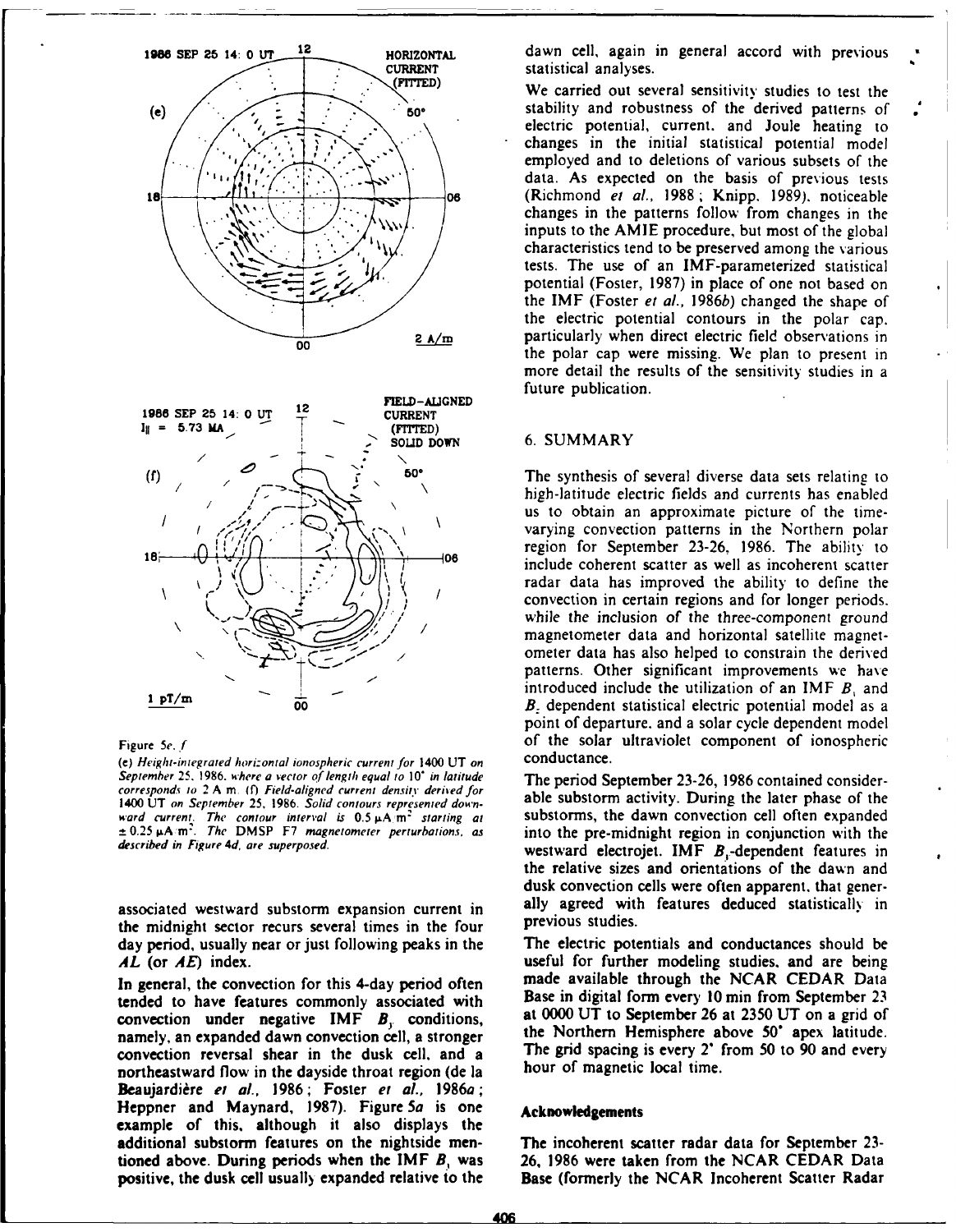Data Base). The CEDAR Data Base, along with the the Goose Bay site. The IMF hourly data were taken Millstone Hill and Søndre Strømfjord radars, is sup-<br>
From files kept by the National Science Foundation. The Center (NSSDC) of the National Aeronautics and<br>
ported by the National Science Foundation. The Center (NSSDC) of ported by the National Science Foundation. The **EISCAT** Scientific Association is supported **by** Space Administration **(NASA).** Plots of the 1 minute Centre National de la Recherche Scientifique of France. Suomen Akatemia of Finland. Max-Planck- of the NASA Goddard Space Flight Center and are Gesellschaft of Germany. Norges Almen- also available in digital form through the **NSSDC.** The vitenskapelige Forskningsråd of Norway, Naturven- DMSP precipitating electron data were processed by tenskapliga Forskningsrådet of Sweden, and the Sci- K. Lutz at the National Geophysical Data Center. tenskapliga Forskningsrådet of Sweden. and the Science and Engineering Research Council of the United **S.** Maeda is grateful to the Cooperative Institute for Kingdom. SABRE is a joint project between the Research in the Environmental Sciences at the Uni-<br>University of Leicester in Leicester, United Kingdom, versity of Colorado for assistance in her stay at the University of Leicester in Leicester. United Kingdom. versity of *Colorado* for assistance in her *sta\* at the the Max Planck Institute for Aeronomy in Lindau. West Germany, and the Uppsala Ionospheric Observ-<br>
atory in Uppsala, Sweden. Goose Bay is supported in contract W-16320, NSF grant ATM-87-13982, SERC atory in Uppsala. Sweden. Goose Bay is supported in part by the National Science Foundation and the Air Force Office of Scientific Research. The Geophysics **Laboratory is partly responsible for the operations at AFOSR contract F49620-87-K-007.** 

grant GR/E 73963, AFOSR task number 2311G5.<br>NSF Cooperative Agreement ATM 88-08137, and

### **REFERENCES**

Ahn. B.-H., S.-I. Akasofu, and Y. Kamide, The Joule heat **Knipp, D. J..** Quantifying and reducing uncertainty in the Assimilaproduction rate and the particle energy injection rate as a function tive Mapping of Ionospheric Electrodynamics. PhD thesis in the of the geomagnetic indices *AE* and *AL*, *J. Geophys. Res.*, 88, 6275- Department of Atmo of the geomagnetic indices AE and AL. J. Geophys. Res., 88, 6275-<br> **Department of Atmospheric Science at the University of California**<br>
in Los Angeles, 1989.<br>
<sup>1983</sup>

Crowley, G., B. A. Emery, R. G. Roble. H. C. Carlson. and D. J. **Knipp. D. J., A. D. Richmond. G. Crowley. O. de la Beaujardière.**<br>Knipp, Thermospheric dynamics during September 18-19, 1984 : J. **E. Friis-Christensen, D. S** Knipp, Thermospheric dynamics during September 18-19. 1984: 1.<br>**Model simulations**, *J. Geophys. Res.*, 94, 16925-16944. 1989a.

**CroAle%. G..** B. **A.** Emers. R. **G.** Roble. H. **C.** Carlson. **J. E.** Salaki. **19.** 1984. **J.** Geopli'vs. Re.%.. **94. 16913-16921. l% 9. V. B. Wickwar, K. L. Miller, W. L. Oliver, R. G. Burnside, and F. Kroehl, H. W., A critical evaluation of the** *A. Marcos.* **Thermospheric dynamics during September 18-19.** *Geomagn. Geoelectr.***, <b>41,** 317-329. 1989 **A. Marcos.** Thermospheric dynamics during September 18-19, 1984: 2. Validation of the **NCAR** Therrnospheric General Circu- Kroehl. H. W., and **1'.** Kamide. High-latitude indices of electric and

de la Beaujardière, O., V. B. Wickwar, and J. H. King. Sondres- Res., 89, 1367-1374, 1985.<br>Irom radar observations of the effect of the IMF B. component on **Maeda, S., T. J. Fuller-Rowell, and D. S. Evans. Zonally averaged** trom radar observations of the effect of the IMF B, component on polar cap convection. in Solar *Wind-Magnetosphere Coupling*, Eds. **dynamical and compositional response of the thermosphere to Y. Kamide and J. A. Slavin, Terra Scientific Publ. Co., 495-505. auroral activity September 18 Y.** Kamide and J. A. Slavin. Terra Scientific Publ. Co., 495-505. 1986.

field, in Proceedings of the International Symposium on Quantitative the aurora<br>Modelling of Magnetosphere-Jonosphere Coupling Processes, Eds.. 193, 1987. *Modelling* **of** Magnetospliere-Ionosphere, Coupling *Processes.* Eds. **193. 1987.**

**Foster, J. C., J. M. Holt, R. G. Musgrove, and D. S. Evans, Solar and A. Hedberg, A new radiation in the automation of high-latitude convection and precipitation in Nature, 304, 712-714, 1983.** wind dependencies of high-latitude convection and precipitation, in

Foster, J. C., J. M. Holt, R. G. Musgrove, and D. S. Evans, Ionospheric convection associated with discrete levels of particle **Reiff, P. H.. and J. G.** Luhmann, Solar wind control of the polar-

Fuller-Rowell, T. J., and D. S. Evans, Height integrated Pedersen and Hall conductivity patterns inferred from the TIROS-NOAA.

**Greenwald. R. A., K. B. Baker, R. A. Hutchins, and C. Hanuise,** An HF phased-array radar for studying small-scale structure in the An HF phased-array radar for studying small-scale structure in the Rich, F. **J., M. S. Gussenho'en, and MI. E. Greenspan,** Using

field models. **J.** Geoph is. Res., **92,** 4467-4489. **1987.** ionosphere. Ann. Geophi-sicau. **5. 527-534. 1987.**

Lijma, T., and T. A. Potemra, Large-scale characteristics of field- Richmond. A. D., and Y. Kamide. Mapping electrodynamic features aligned currents associated with substorms. *J. Geophys. Res.*, 83, of the high-latitude ionosphere from localized observations: Tech-**599-615. 1978.** nique. **J.** Geophis. Res,. **93, 5741-5759. 1998.**

**Karnidle, Y., 3.-H. Abun. S.-I. Akasofu, W. flaumijohann. E. Friis- Richmond. A. D., Y. Kamide, B.-H. Akin, S.-I. Akasofu. D.** Christensen. H. W. Kroehl, H. Maurer, A. D. Richmond, G. Alcaydé, M. Blanc, O. de la Beaujardière, D. S. Evans, J. C. Foster,<br>Rostoker, R. W. Spiro, J.K. Walker, and A.N. Zaitzev, Global E. Friis-Christensen, T. J. Rostoker, R. W. Spiro, J. K. Walker, and A. N. Zaitzev, Global distribution of ionospheric and field-aligned currents duning sub- **W. Kroebl. R. P. Lapping. R. J. Pellinen. C. Senior, and A. %.** storms as determined from six IMS meridian chains of magnet-<br> **Cality of the Cality Cality Constant** Cality of Magnetic Constant of the interest of the high-latitude<br>
ionosphere from localized observations Combined interva

**6287. 1983.** in Los Angeles. **1989.**

Rich. and J. A. Waldock. Electrodynamic patterns for September 19. 1984. *J. Geophys. Res.* 94. 16913-16923. 1989.

magnetic variability during the CDAW 6 intervals. **J.** Geophys.

**1986. 16869-16883. 1989.**

**Foster. J. C., Radar-deduced models of the convection electric Mizera, P. F., D. J. Gorney, and D. S. Evans. On the conjugacy of field. in Proceedings of the International Symposium on Quantitative the aurora: High and lo** 

Y. Kamide and R. A. Wolf. Kyoto. Japan. 71-76. 1987. **Nielsen, E., W. Guttler, E. C. Thomas, C. P. Stewart, T. B. Jones.**<br>Foster, J. C., J. M. Holt. R. G. Musgrove, and D. S. Evans. Solar and A. Hedberg, A new radar aurora

Solar Wind-Magnetosphere Coupling. Eds. Y. Kamide and J. A. **Rasmussen, C. E., R. W. Schunk, and J. J. Sojka.** Effects of Slavin, Terra Scientific Publ. Co., 477-494, 1986a. **And J. A.** *A. Basmussen, C. E., R. W. Schunk, a* different convection models upon the high-latitude ionosphere. *J.* Geophys. Res., 91, 6999-7005. 1986.

precipitation. Geophys. Res. Lett., 13, 656-659. 1986b. **cap voltage, in Solar Wind-Magnetosphere Coupling. Eds. Y.**<br>**Fuller-Rowell, T. J., and D. S. Evans, Height integrated Pedersen Kamide and J. A. Slavin, Terra Scienti** 

Rich, F. J., and M. S. Gussenhoven, The absence of Region satellite data, J. Geophys. Res., 92, 7606-7618, 1987. **III. II. II. II. Region 2 field-aligned currents during prolonged quiet times.**<br>Greenwald, R. A., K. B. Baker, R. A. Hutchins, and C. Hanuise. Geophys. Res. Lett., 14

simultaneous particle and field observations on a low altitude Heppner, J. P., and N. C. Maynard, Empirical high-latitude electric satellite to estimate Joule heat energy flow into the high latitude field models. J. Geophys. Res., 92, 4467-4489, 1987.

ionosphere from localized observations. Combined incoherent-